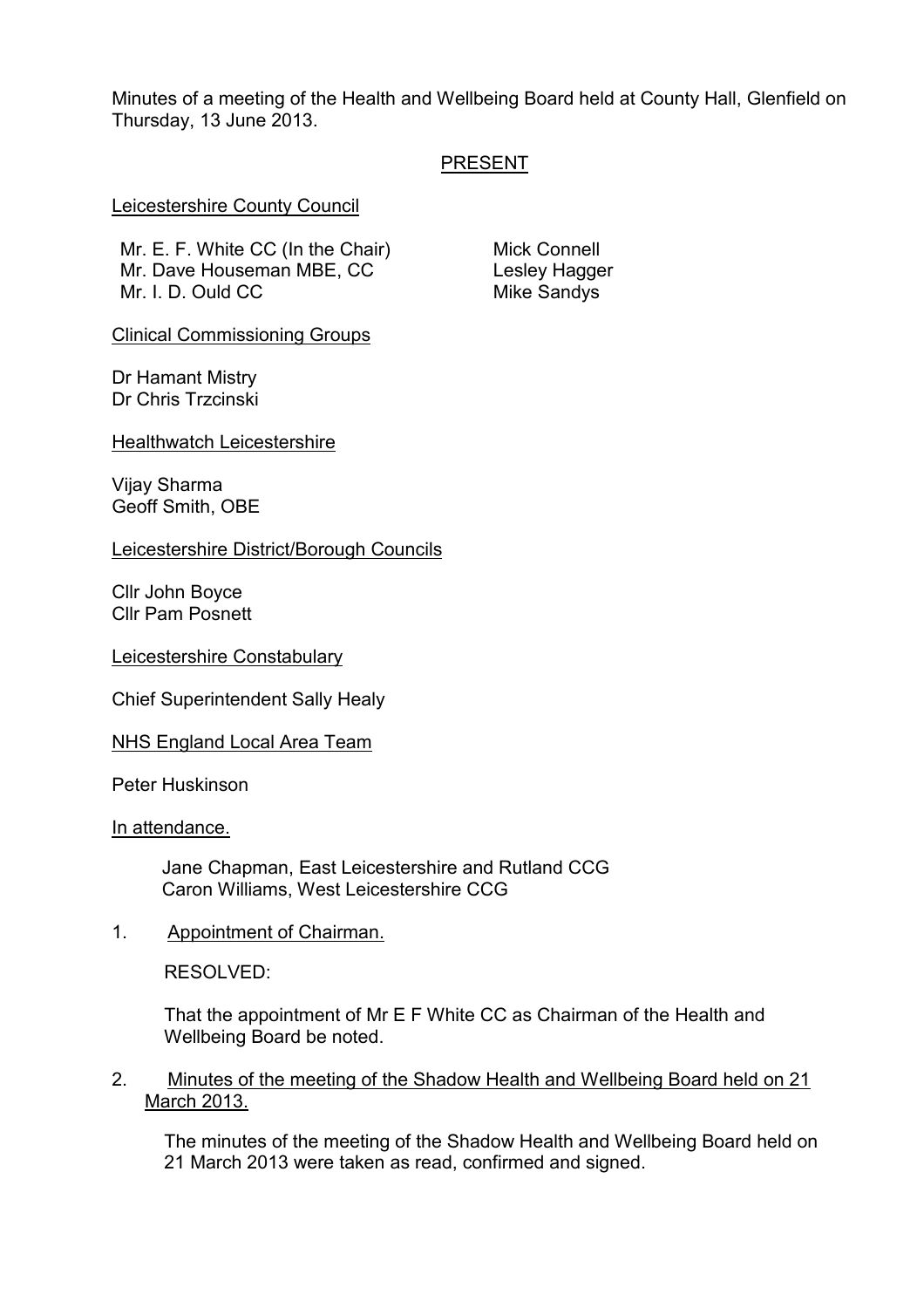## 3. Urgent Items.

There were no urgent items for consideration.

## 4. Declarations of interest.

The Chairman invited members who wished to do so to declare any interest in respect of items on the agenda for the meeting.

 Mr I D Ould CC declared a personal interest in all items on the agenda as he was a Governor of George Eliot Hospital NHS Foundation Trust.

Geoff Smith OBE declared a personal interest in all items on the agenda as he was a Patient Advisor at the University Hospitals of Leicester NHS Trust

Vijay Sharma declared a personal interest in the update from the Leicestershire and Rutland Substance Misuse Partnership Board (item 12 refers) as she was a Non-Executive Director of the Probation Board.

Cllr John Boyce declared a personal interest in the report on Support for People with Learning Disabilities (item 13 refers) as he and his wife supported a person with learning disabilities.

# 5. Position Statement by the Chairman.

The Chairman presented a position statement on the following matters:-

Update on Policy and Regulatory Matters Progress of the Care Bill Procurement Choice and Competition Regulations National Institute of Health and Care Excellence Books on Prescription Board Development Sessions Health and Wellbeing Leadership Events: Delivering Improved Outcomes for Local Communities.

The Chairman also reported that the Secretary of State for Health had announced on the previous day that the review of children's heart surgery in England was suspended pending further consideration by NHS England.

A copy of the position statement is filed with these minutes.

## 6. Operating Protocol and Code of Conduct for Co-opted Members of the Health and Wellbeing Board.

The Board considered a report of Leicestershire County Council's County Solicitor which presented the proposed Code of Conduct for co-opted members of the Health and Wellbeing Board and the operating principles to ensure the effective governance of the Board. A copy of the report marked 'Agenda Item 6' and a copy of a revised version of Appendix B is filed with these minutes.

It was noted that Healthwatch would continue with the arrangement that LINk members had on the Shadow Board for having named substitutes.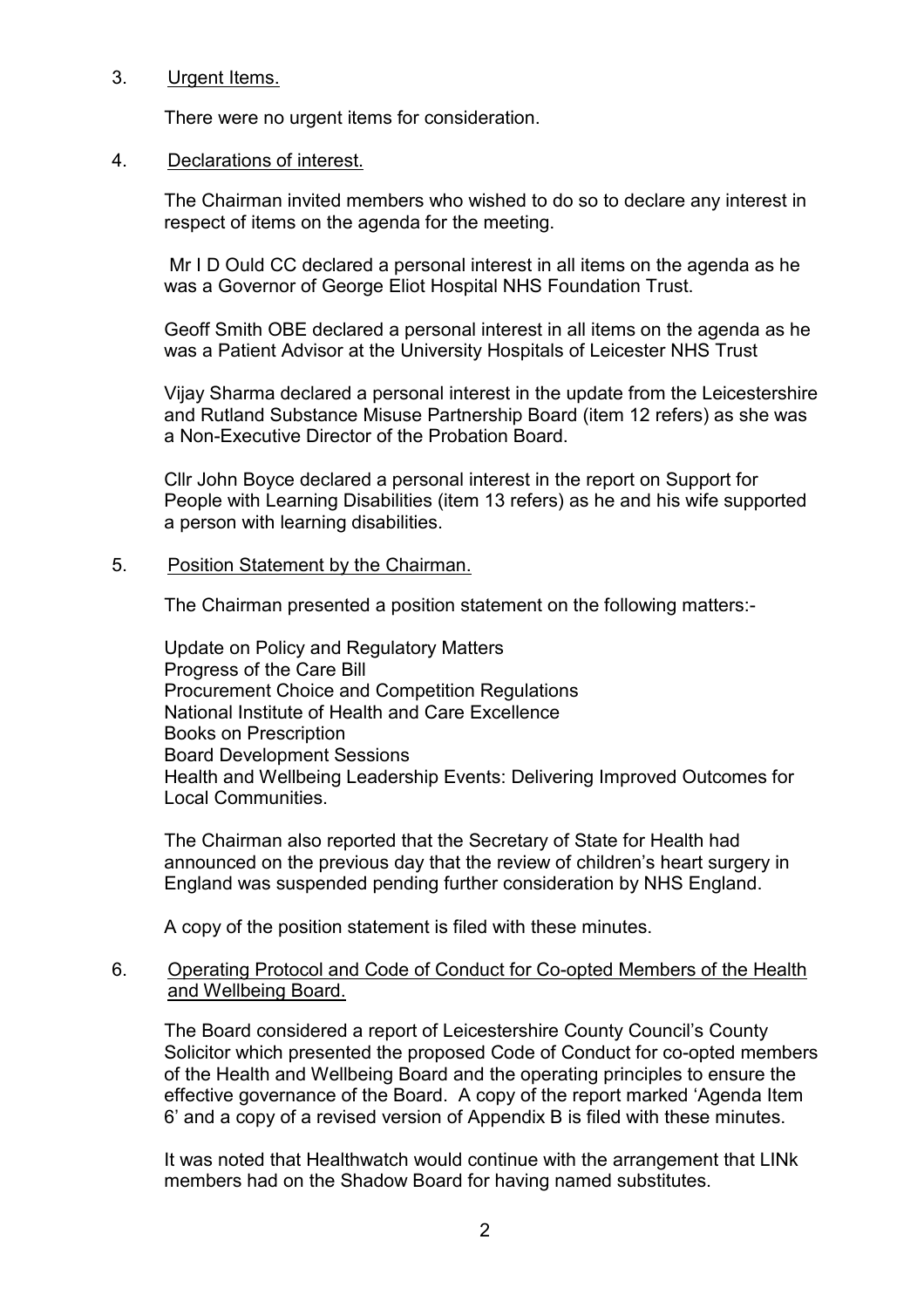## RESOLVED:

- (a) That the Operating Principles for the Health and Wellbeing Board be approved;
- (b) That the proposed Code of Conduct for co-opted members of the Health and Wellbeing Board, as set out in the revised Appendix B to this report, be approved for submission to the Corporate Governance Committee and County Council.

## 7. Joint Health and Wellbeing Strategy Action Plans

The Board considered a report from the JSNA/JHWS Steering Board which provided an update on the progress that had been made to develop action plans for the delivery of the Joint Health and Wellbeing Strategy (JHWS). A copy of the report marked 'Agenda Item 7' is filed with these minutes.

It was noted that an easy read version of the JHWS would be developed.

RESOLVED:

- (a) That the Joint Health and Wellbeing Strategy Action Plans appended to the report be approved and that the Director of Public Health be authorised to make such minor adjustments as he considers necessary prior to publication of the action plans;
- (b) That the governance arrangements set out in the Joint Health and Wellbeing Strategy Action Plans be approved;
- (c) That the development of a performance framework linked to the action plans be approved to provide assurance to the Health and Wellbeing Board that actions are being delivered.

### 8. Performance Update

The Board considered a joint report of the County Council's Chief Executive and the Greater East Midlands Commissioning Support Service Performance Team which provided an update on progress with establishing suitable performance oversight arrangements for the Board and its supporting subgroups and provided an update by exception of recent key performance issues raised through the various groups. A copy of the report marked 'Agenda Item 8' is filed with these minutes.

Arising from discussion the following points were raised:-

- (i) It would be helpful if ambulance response times were reported in a way which differentiated between performance in urban and rural areas. It was noted that, although EMAS' target was set at Trust level, CCG level data was expected to be available in three months' time. This data would be based on postcode areas.
- (ii) Some areas, such as delayed transfer of care, were complex as data was recorded by a number of different agencies and was therefore open to a number of interpretations.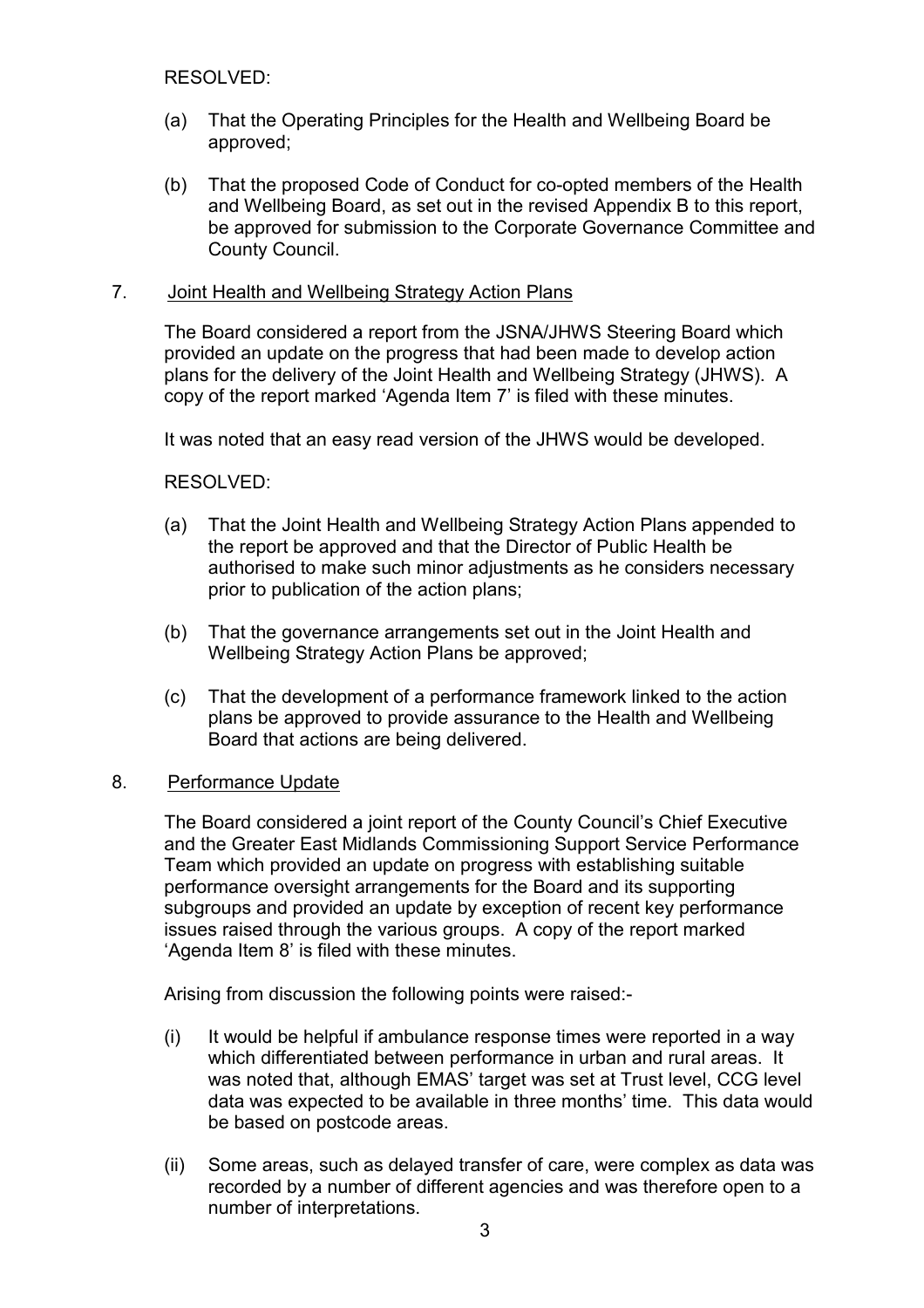- (iii) The performance framework included data from a mixture of commissioner and provider organisations. It was suggested that in future all data should be shown as commissioner led data.
- (iv) In future, the performance framework should include some contextual information in terms of the overall direction of travel. The Board should be able to distinguish between established trends and anomalies in the data by looking at the dashboard.

## RESOLVED:

- (a) That the progress made to date in developing performance reporting arrangements to support the Board's role be noted;
- (b) That the performance summary and issues identified this quarter be noted;
- (c) That the comments now made be taken into account in the development of the performance framework and dashboard.
- 9. Longer Lives

The Board considered a report of the Director of Public Health which provided information on the launch of "Longer Lives" and a supplementary report which set out the key findings for Leicestershire. A copy of the report marked 'Agenda Item 9' and supplementary report is filed with these minutes.

### RESOLVED:

- (a) That the launch of the Longer Lives project be noted;
- (b) That interventions to reduce premature mortality through the implementation of the Joint Health and Wellbeing Strategy continue to be supported.

## 10. Submission and delivery of the LLR response to the NHS England requirement for improving A&E performance across the LLR urgent care system.

The Board consider a report by the Urgent Care Programme Manager which set out a letter from NHS England regarding the delivery of the Accident and Emergency 4 hour standard and local plan and dashboard developed in response to this letter.

NHS England had set up a series of actions for local assurance on urgent care system resilience and delivery. A stock take against these actions had been undertaken; all activities would be led by the local Emergency Care Network.

It was noted that Healthwatch would be able to help with communications to patients and the public regarding access to services choosing the appropriate service for health care.

It would be important to ensure that the issues which would have the largest impact on improving performance were the focus of the improvement plan. A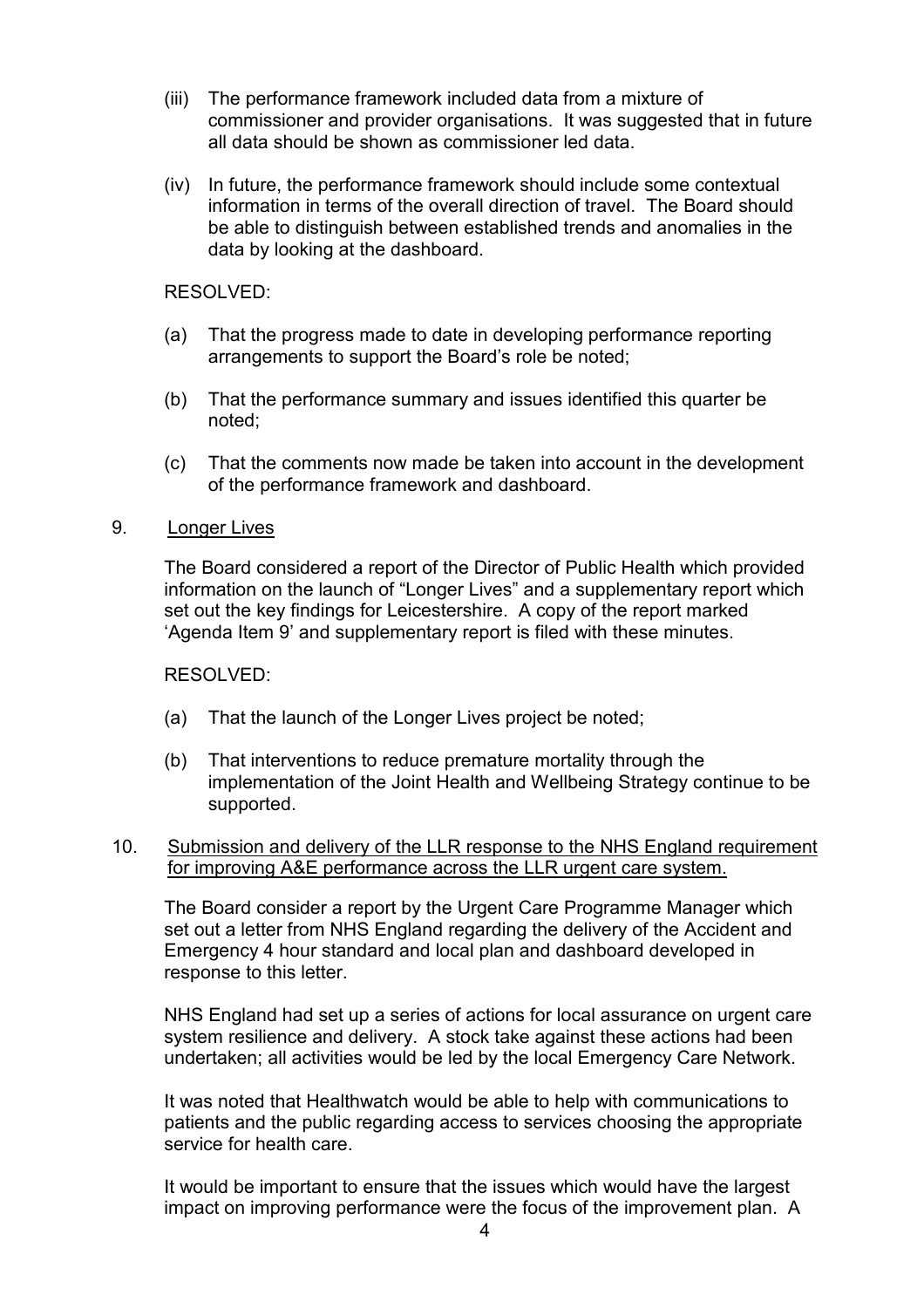report would be submitted to a future meeting of the Health and Wellbeing Board providing assurance on this issue.

RESOLVED:

- (a) That the approach taken by the three Clinical Commissioning Groups in Leicester, Leicestershire and Rutland in responding to the NHS submission requirements be noted;
- (b) That an update on the local improvement plan be submitted to a future meeting of the Health and Wellbeing Board.

# 11. Update from the Staying Healthy Board.

The Board considered a report from the Staying Healthy Board which provided an update on progress within the Staying Healthy Board on a review of its membership and format and support for the development of a Staying Healthy Commissioning Executive.

It was important for reports from the subgroups to provide assurance to the Health and Wellbeing Board that due regard was being paid to the Public Sector Equality Duty.

RESOLVED:

That the direction of travel for the Staying Healthy Board be supported.

# 12. Update from the Leicestershire and Rutland Substance Misuse Partnership Board.

The Board considered a report from the Leicestershire and Rutland Substance Misuse Partnership Board which provided an update on its work.

RESOLVED:

That the activity undertaken be noted.

# 13. Support for People with Learning Disabilities

The Board considered a report from the Integrated Commissioning Board which provided an update on the progress made on delivering the requirements of the Winterbourne View Concordat and arrangements for the completion of the Revised Joint Health and Social Care Self-Assessment Framework – Learning Disabilities.

The Board welcomed the actions that had been undertaken to improve the register and care plans for those with complex needs and the work to identify local service users and enable them to access all available opportunities by modernising their care in community settings.

It was noted that the initial stock take referred to in the Ministerial Letter would be approved the Chairman and circulated to members of the Health and Wellbeing Board for assurance once it had been submitted to the Department of Health on 5 July.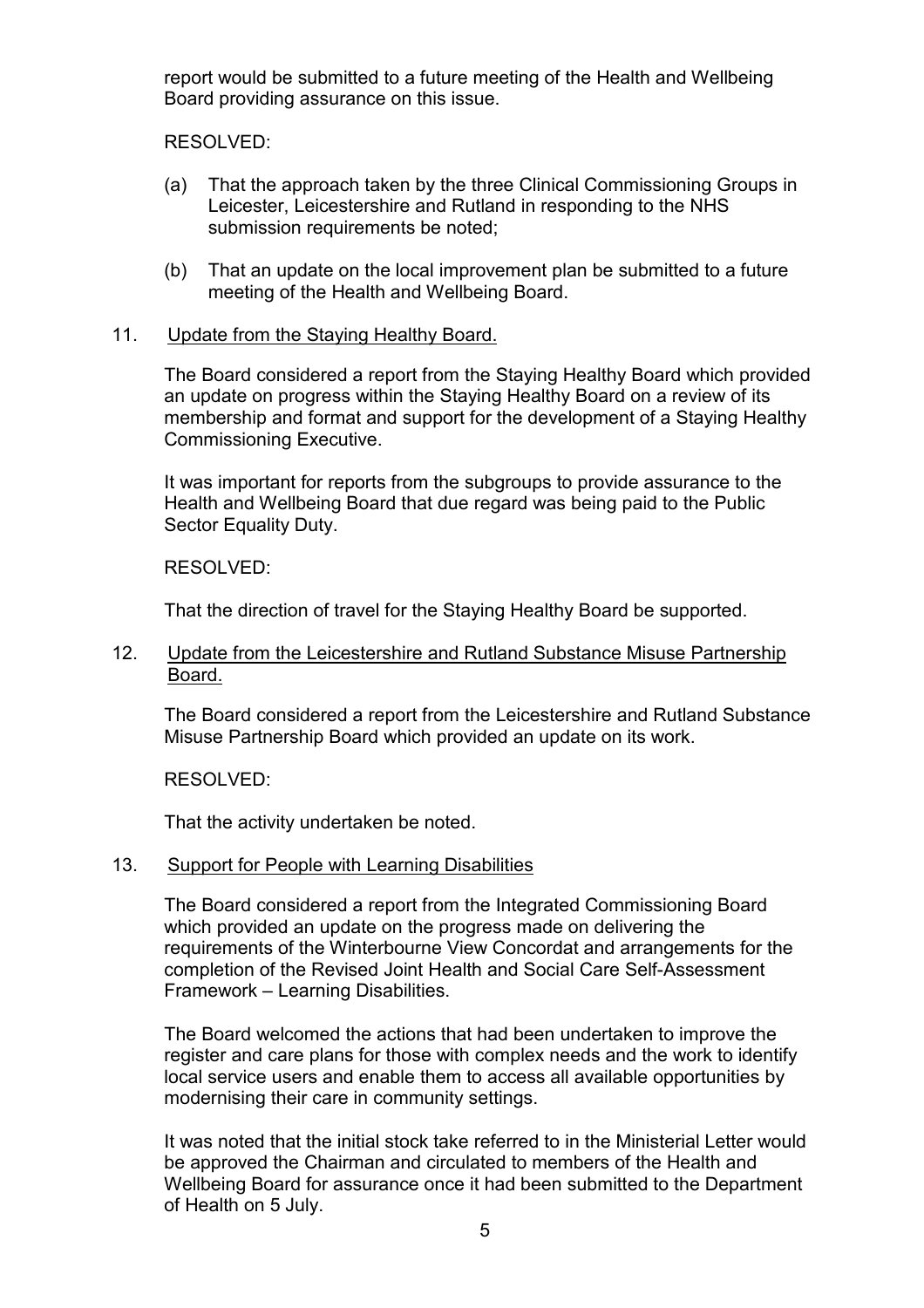## RESOLVED:

- (a) That the contents of the report be noted;
- (b) That the Integrated Commissioning Board be requested to update the Health and Wellbeing Board on progress at a future meeting.

## 14. Scrutiny Review Panel on Children's Centres.

The Board considered a report of the Director of Children and Young People's Service which presented the findings of the County Council's Scrutiny Review Panel on Children's Centres and drew the recommendations to the attention of the Health and Wellbeing Board.

It was noted that, following the implementation of the Health and Social Care Act, NHS England was responsible for the commissioning of health visitors and that the Clinical Commissioning Groups were responsible for commissioning midwifery services. The two bodies worked closely together to ensure that care pathways were well defined to avoid gaps in the provision of care. It was suggested that Healthwatch be kept informed of any issues relating to the sharing of information.

## RESOLVED:

- (a) That Health and Wellbeing Board members be requested to take recommendations (c) and (d) of the Review Panel into account where appropriate when developing their commissioning intentions;
- (b) That Midwifery Services and Health Visitors be requested to share information regarding live births with children's centres;
- (c) That the sharing of birth data with Children's Centres be included in the Health and Wellbeing Board Priorities Action List and targets be set to ensure that practice improves;
- (d) That the Review Panel be thanked for the work they had undertaken and advised of the outcome of this meeting.

### 15. Health and Social Care Integration.

The Board considered an oral report from the Director of Adults and Communities on opportunities for Health and Social Care integration.

The Government had recently invited areas to submit expressions of interest in being 'integration pioneers'. This had been discussed by partners across Leicester, Leicestershire and Rutland and, despite initial optimism, it had been decided that a bid from the sub-region would not be viable. However, this opportunity would be kept under review as the Government was expected to invite further applications in due course.

Within the County there was a strong commitment to improve health and social care integration. The County Council was also looking to transform the way it delivered services in the light of its current financial position. Workshops would